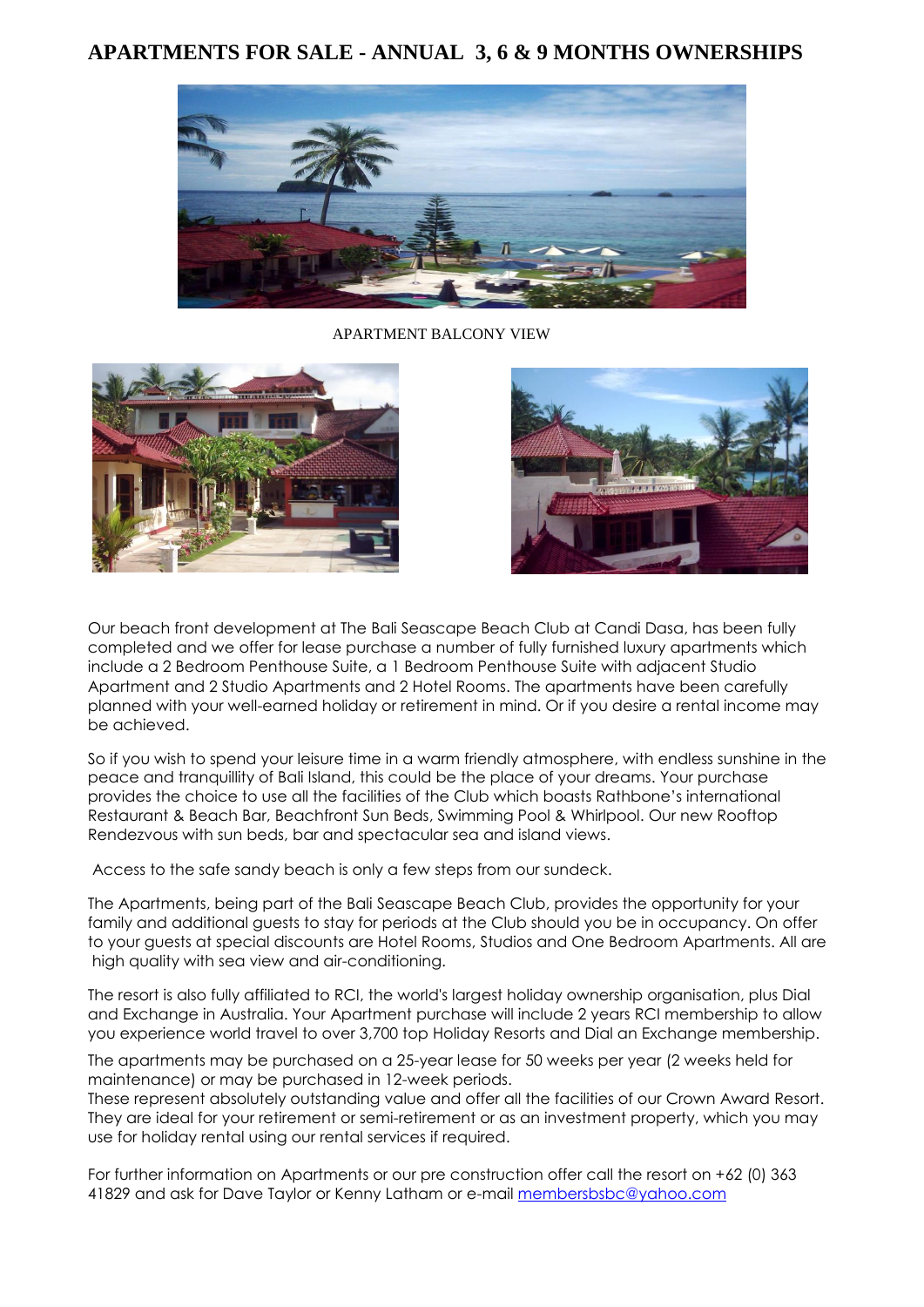## **ANNUAL MEMBERSHIPS ( 50 weeks) Applicable for 25 years ownerships.**

- US\$ 65,000 for a Hotel Apartment
- US\$ 75,000 for a Studio Apartment (Ground floor without kitchen)
- US\$ 92,000 for a Studio Apartment (Ground floor)
- US\$ 119,000 for a Studio Apartment (Next to the 1 bedroom penthouse)
- US\$ 135,000 for a 1 Bedroom 1st Floor Apartment
- US\$ 139,000 for a 1 Bedroom Penthouse Suite
- US\$ 199,000 for a 1 Bedroom Penthouse Suite with Studio attached
- US\$ 220,000 for a 2 Bedroom Penthouse Suite with Rooftop Patio & Jacuzzi

# **3 MONTH OWNERSHIPS (12 Weeks) Applicable for 25 years ownerships.**

- US\$ 25,000 for a Hotel Apartment
- US\$ 30,000 for a Studio Apartment (Ground floor without kitchen)
- US\$ 37,000 for a Studio Apartment (Ground floor)
- US\$ 42,000 for a Studio Apartment (Next to the 1 bedroom penthouse)
- US\$ 52,000 for a 1 Bedroom 1st Floor Apartment
- US\$ 59,000 for a 1 Bedroom Penthouse Suite
- US\$ 75,000 for a 1 Bedroom Penthouse Suite with Studio attached
- US\$ 87,000 for a 2 Bedroom Penthouse Suite with Rooftop Patio & Jacuzzi

### **6 MONTH OWNERSHIPS (25 weeks) Applicable for 25 years ownerships.**

- US\$ 38,000 for a Hotel Apartment
- US\$ 42,000 for a Studio Apartment (Ground floor without kitchen)
- US\$ 47,000 for a Studio Apartment (Ground floor)
- US\$ 53,000 for a Studio Apartment (Next to the 1 bedroom penthouse)
- US\$ 75,000 for a 1 Bedroom 1st Floor Apartment
- US\$ 85,000 for a 1 Bedroom Penthouse Suite
- US\$ 118,000 for a 1 Bedroom Penthouse Suite with Studio attached
- US\$ 124,000 for a 2 Bedroom Penthouse Suite with Rooftop Patio & Jacuzzi
- **9 MONTH OWNERSHIPS ( 38 weeks) Applicable for 25 years ownerships.**
- US\$ 48,000 for a Hotel Apartment
- US\$ 64,000 for a Studio Apartment (Ground floor without kitchen)
- US\$ 69,000 for a Studio Apartment (Ground floor)
- US\$ 73,000 for a Studio Apartment (Next to the 1 bedroom penthouse)
- US\$ 102,000 for a 1 Bedroom 1st Floor Apartment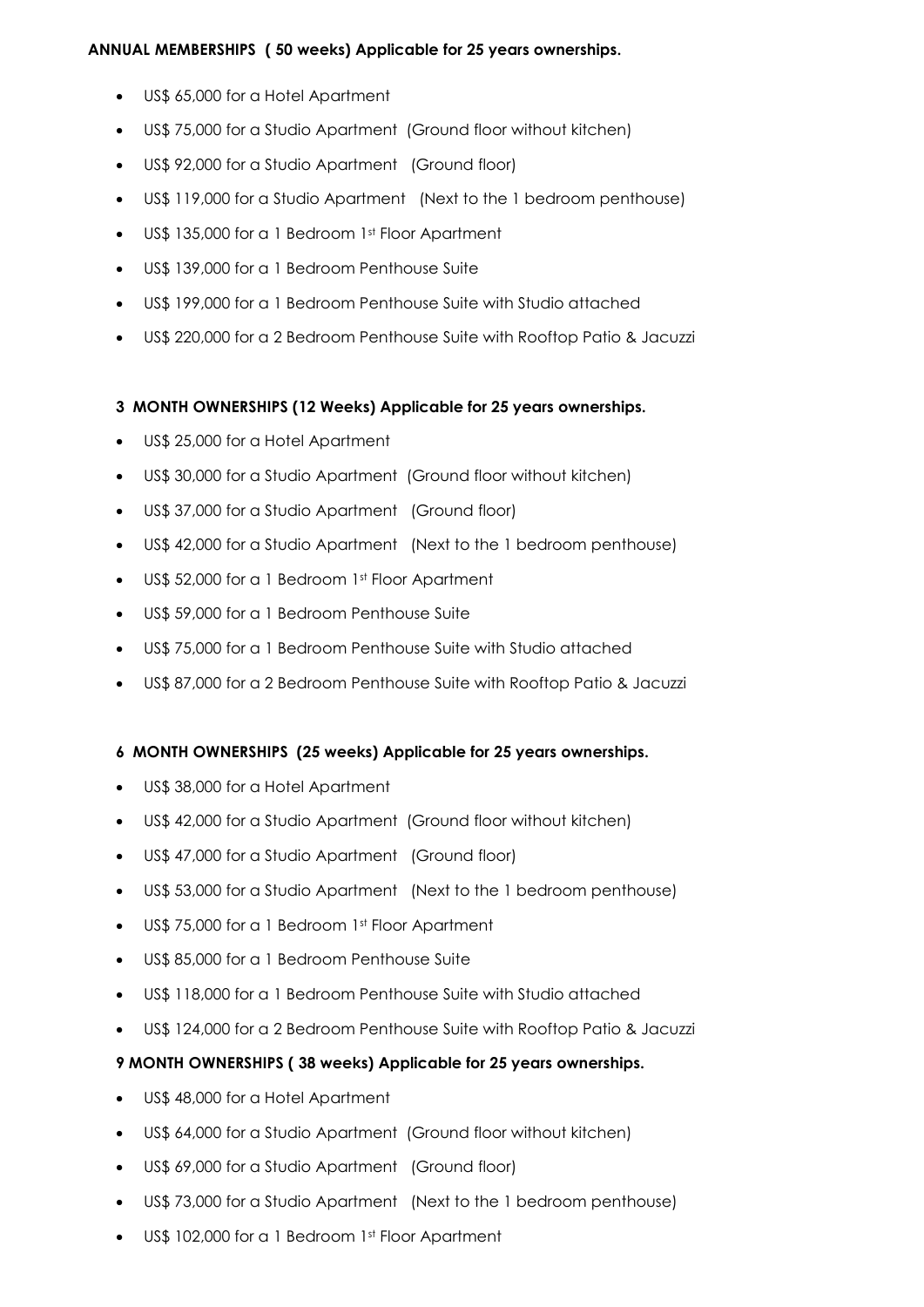- US\$ 115,000 for a 1 Bedroom Penthouse Suite
- US\$ 159,000 for a 1 Bedroom Penthouse Suite with Studio attached
- US\$ 175,000 for a 2 Bedroom Penthouse Suite with Rooftop Patio & Jacuzzi

#### **All apartments are available in the following time periods**

Period 1) January Feb March 10% price discount for this period

Period 2) April May June 5% price discount for this period

Period 3) July August Sept 10% price addition for this period

Period 4) Oct Nov December price as stated

#### **MAINTENANCE FEES MONTHLY COST**

The owner of the apartment is required to pay a monthly maintenance fee as follows.

- US\$ 179 for a Studio Apartment (Ground floor without kitchen)
- US\$ 210 for a Studio Apartment (Ground floor)
- US\$ 230 for a Studio Apartment (Next to the 1 bedroom penthouse)
- US\$ 275 for a 1 Bedroom 1st Floor Apartment
- US\$ 295 for a 1 Bedroom Penthouse Suite
- US\$ 320 for a 1 Bedroom Penthouse Suite with Studio attached attached
- US\$ 350 for a 2 Bedroom Penthouse Suite with Rooftop Patio & Jacuzzi

Maintenance fees include all utility costs and costs of maintaining the resort facilities and the apartment including its supplied equipment and furnishings in prime condition. Maintenance fees will be increased only as a result of inflation and normal changes in resort operating costs. Fees will be fixed for 3 years from the date of purchase.

Each apartment is to be taken out of service for 2 weeks each year for re decoration and maintenance. At the end of each 7-year period each apartment will be re furnished. US\$ 160 for a Hotel Apartment

#### RENTAL SCHEME

The resort will offer a rental service under the following conditions.

- 1) Annually a fixed block of weeks must be placed with the resort comprising a minimum of one third of the period of ownership e.g. a 12 week ownership must provide a minimum of 4 continuous weeks for rental.
- 2) The resort will pay a fixed weekly rental sum as follows

Hotel Room US\$90

Studio Apartment US\$110

1Bedroom Apartment US\$130

Penthouse Suite US\$175

OWNER PRIVATE RENTAL

If an owner rents out the apartment privately the owner is fully responsible for any repair or damage done by the renter. The owner is also responsible for any government tax due on the rental income.